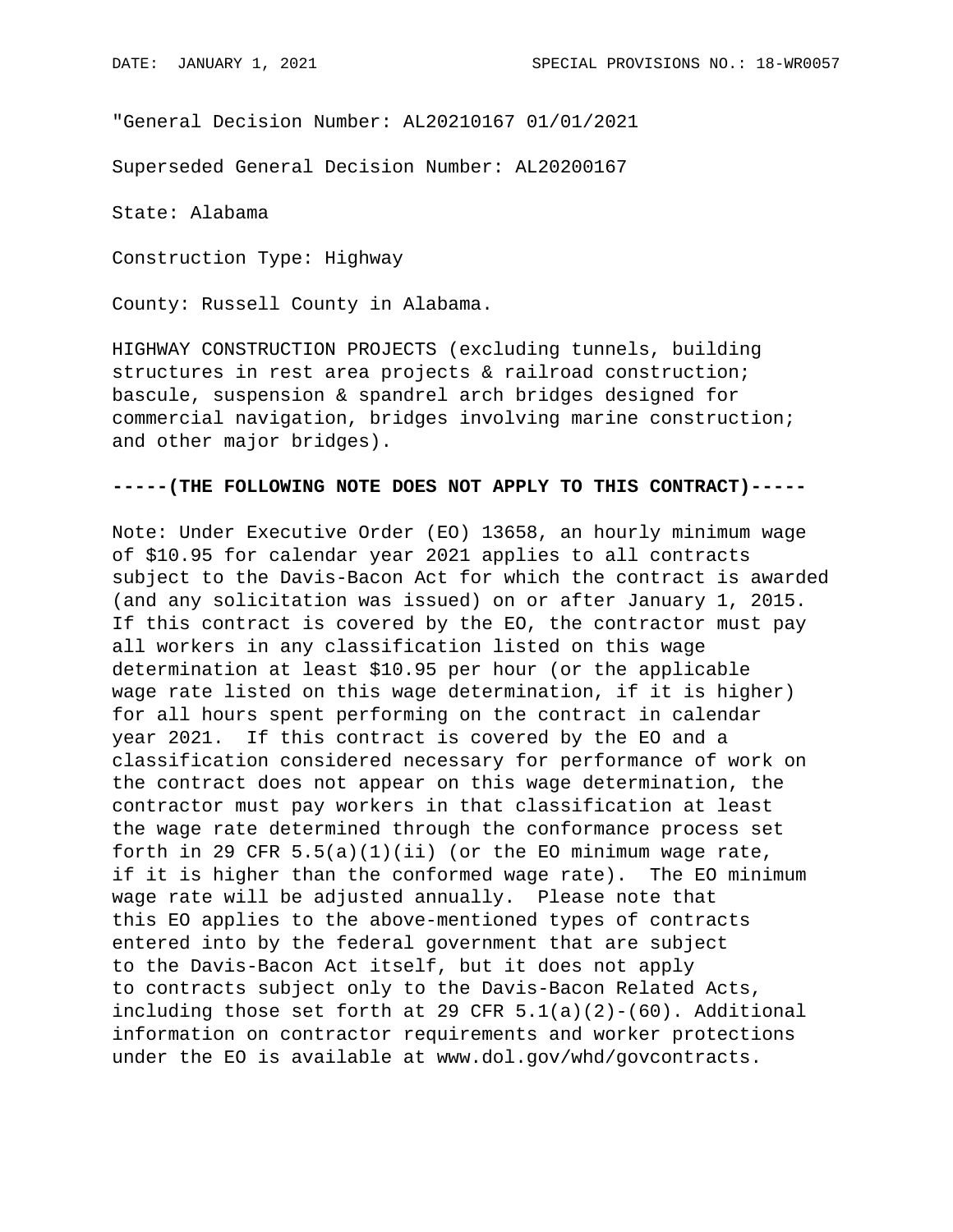Modification Number Publication Date<br>0 01/01/2021 0 01/01/2021

ELEC0505-001 09/01/2019

|                         | Rates | Fringes |  |
|-------------------------|-------|---------|--|
| ELECTRICIAN\$ 27.34     |       | 3%+8.61 |  |
| SUAL2019-046 11/13/2019 |       |         |  |

|                                                                      | Rates | Fringes |
|----------------------------------------------------------------------|-------|---------|
| CEMENT MASON/CONCRETE FINISHER\$ 14.09                               |       | 0.00    |
| FORM WORKER\$ $14.87$                                                |       | 0.00    |
| HIGHWAY/PARKING LOT STRIPING:<br>Operator (Striping Machine)\$ 19.82 |       | 0.00    |
| HIGHWAY/PARKING LOT STRIPING:<br>Truck Driver (Line Striping         |       |         |
| $True k)$ \$ 14.55                                                   |       | 0.00    |
| IRONWORKER, REINFORCING\$ 16.20                                      |       | 0.00    |
| IRONWORKER, STRUCTURAL\$ 22.40                                       |       | 0.00    |
| LABORER GRADE CHECKER\$ 14.08                                        |       | 0.00    |
| LABORER: Asphalt, Includes<br>Raker, Shoveler, Spreader and          |       |         |
| Distributor\$ 14.22                                                  |       | 0.00    |
| LABORER: Common or General\$ 11.78                                   |       | 0.00    |
| LABORER: Mason Tender -<br>Cement/Concrete\$ 13.38                   |       | 0.00    |
|                                                                      |       |         |
| LABORER: Pipelayer\$ 14.13                                           |       | 0.00    |
| Asphalt Spreader\$ 16.00<br>OPERATOR:                                |       | 0.00    |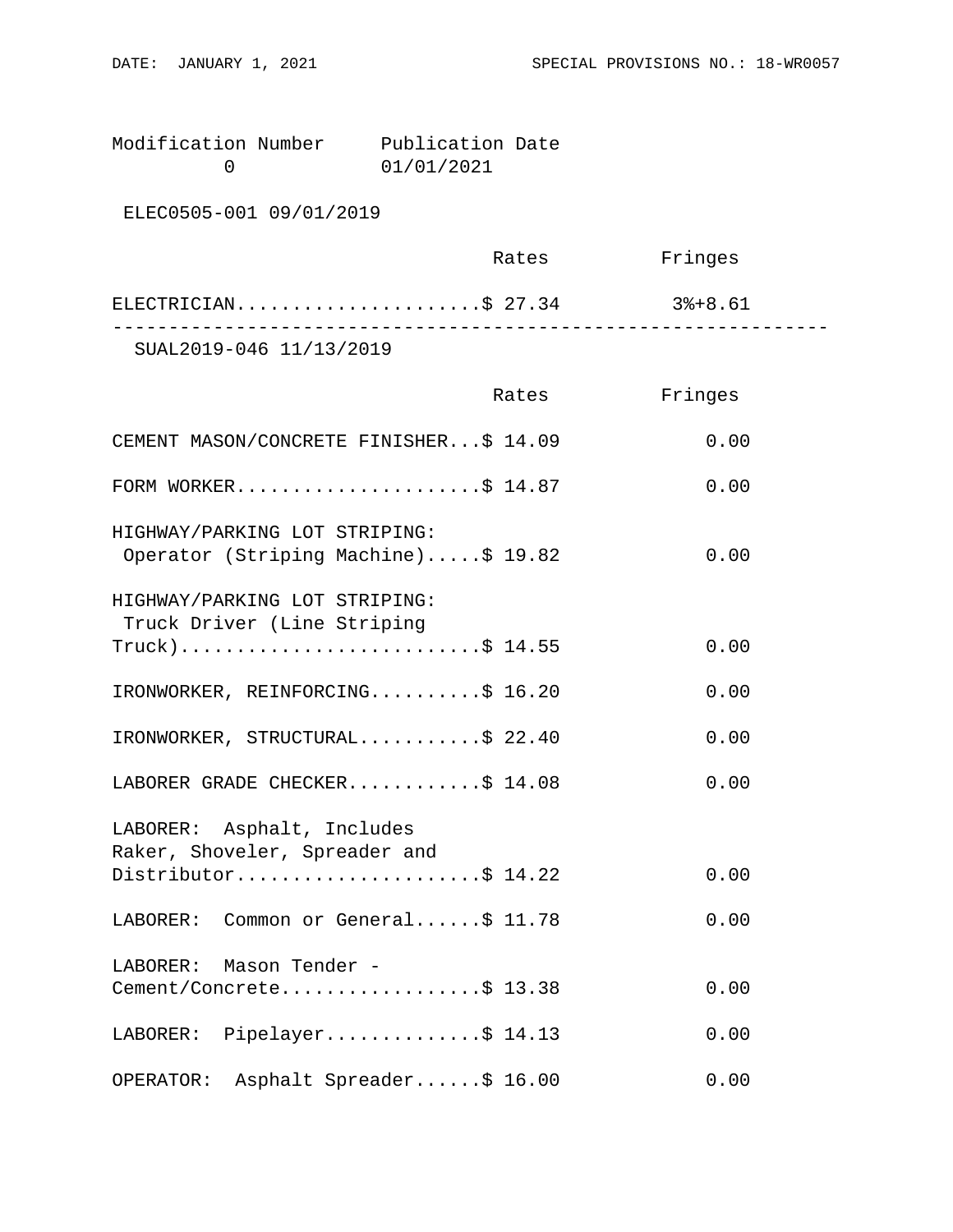| OPERATOR:            | Backhoe/Excavator/Trackhoe\$ 15.26 | 0.00  |
|----------------------|------------------------------------|-------|
|                      | OPERATOR: Bobcat/Skid              |       |
|                      | Steer/Skid Loader\$ 13.88          | 0.00  |
| OPERATOR:            | Broom/Sweeper\$ 13.38              | 0.00  |
| OPERATOR:            | Bulldozer\$ 15.28                  | 0.00  |
| OPERATOR:            | Crane\$ 22.88                      | 0.00  |
| OPERATOR:            | Drill\$ 26.73                      | 11.25 |
| OPERATOR:            | Grader/Blade\$ $17.98$             | 0.00  |
| OPERATOR:            | Loader\$ 15.55                     | 0.00  |
|                      | OPERATOR: Material Transfer        |       |
|                      | Vehicle\$ 16.60                    | 0.00  |
|                      | OPERATOR: Mechanic\$ 19.16         | 0.00  |
| OPERATOR:            | Milling Machine\$ 15.79            | 0.00  |
| OPERATOR:            | Oiler\$ 16.83                      | 0.00  |
|                      | OPERATOR: Paver (Asphalt,          |       |
|                      | Aggregate, and Concrete)\$ 15.54   | 0.00  |
|                      | OPERATOR: Roller\$ 14.29           | 0.00  |
|                      | OPERATOR: Scraper\$ 13.30          | 0.00  |
|                      | PAINTER (Brush and Roller)\$ 15.97 | 1.27  |
|                      | TRAFFIC CONTROL: Flagger\$ 12.27   | 0.00  |
| TRAFFIC CONTROL:     |                                    |       |
| Laborer-Cones/       |                                    |       |
| Barricades/Barrels - | Setter/Mover/Sweeper\$ 13.45       | 0.00  |
|                      | TRUCK DRIVER: Dump Truck\$ 15.51   | 0.00  |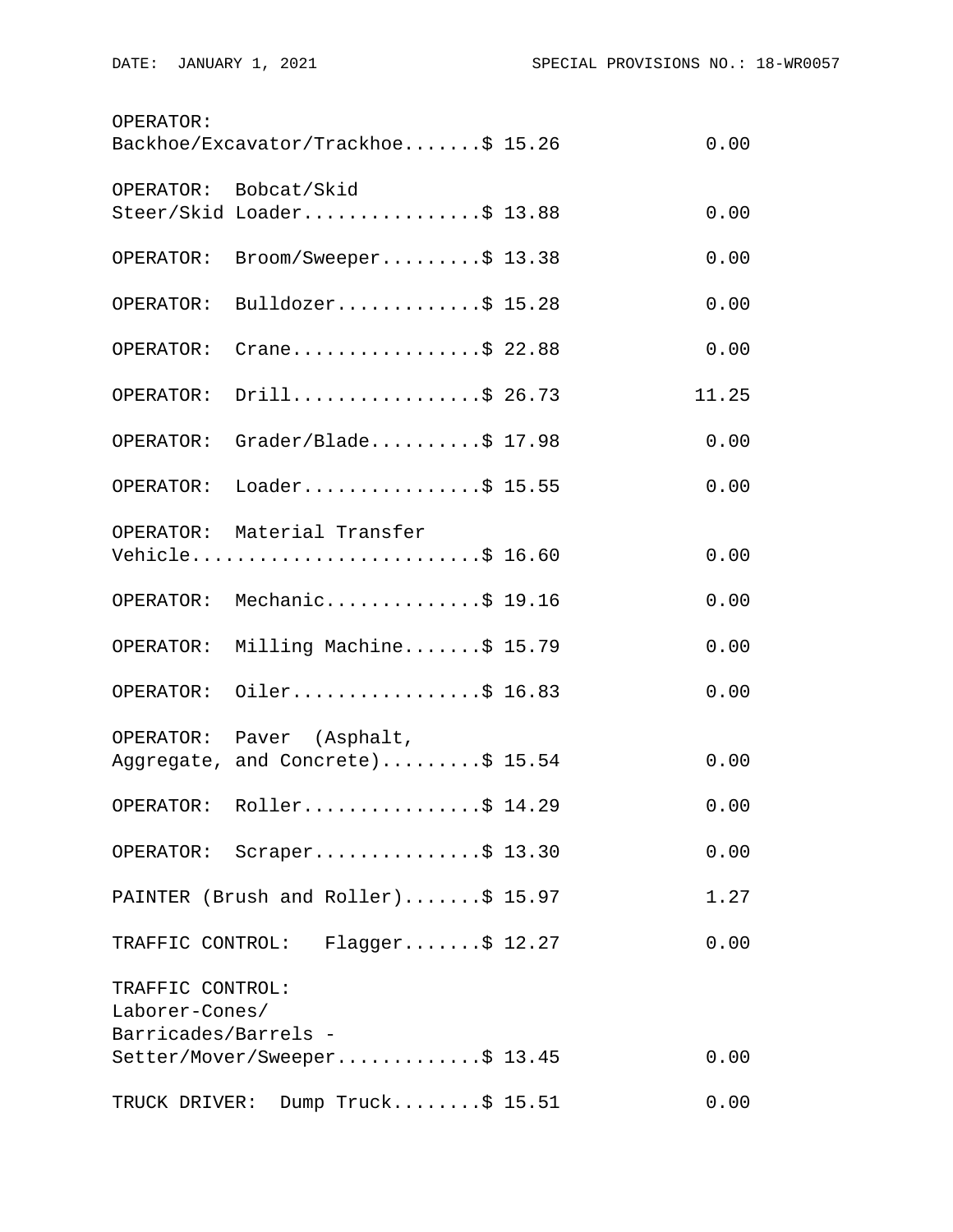|  | TRUCK DRIVER: Flatbed Truck\$ 15.00             | 0.00 |
|--|-------------------------------------------------|------|
|  | TRUCK DRIVER: Lowboy Truck\$ 16.79              | 0.00 |
|  | TRUCK DRIVER: Semi-Trailer<br>$True k$ \$ 15.56 | 0.00 |
|  | TRUCK DRIVER: Water Truck\$ 13.50               | 0.00 |
|  |                                                 |      |

WELDERS - Receive rate prescribed for craft performing operation to which welding is incidental.

================================================================

Note: Executive Order (EO) 13706, Establishing Paid Sick Leave for Federal Contractors applies to all contracts subject to the Davis-Bacon Act for which the contract is awarded (and any solicitation was issued) on or after January 1, 2017. If this contract is covered by the EO, the contractor must provide employees with 1 hour of paid sick leave for every 30 hours they work, up to 56 hours of paid sick leave each year. Employees must be permitted to use paid sick leave for their own illness, injury or other health-related needs, including preventive care; to assist a family member (or person who is like family to the employee) who is ill, injured, or has other health-related needs, including preventive care; or for reasons resulting from, or to assist a family member (or person who is like family to the employee) who is a victim of, domestic violence, sexual assault, or stalking. Additional information on contractor requirements and worker protections under the EO is available at www.dol.gov/whd/govcontracts.

Unlisted classifications needed for work not included within the scope of the classifications listed may be added after award only as provided in the labor standards contract clauses (29CFR 5.5 (a) (1) (ii)).

----------------------------------------------------------------

The body of each wage determination lists the classification and wage rates that have been found to be prevailing for the cited type(s) of construction in the area covered by the wage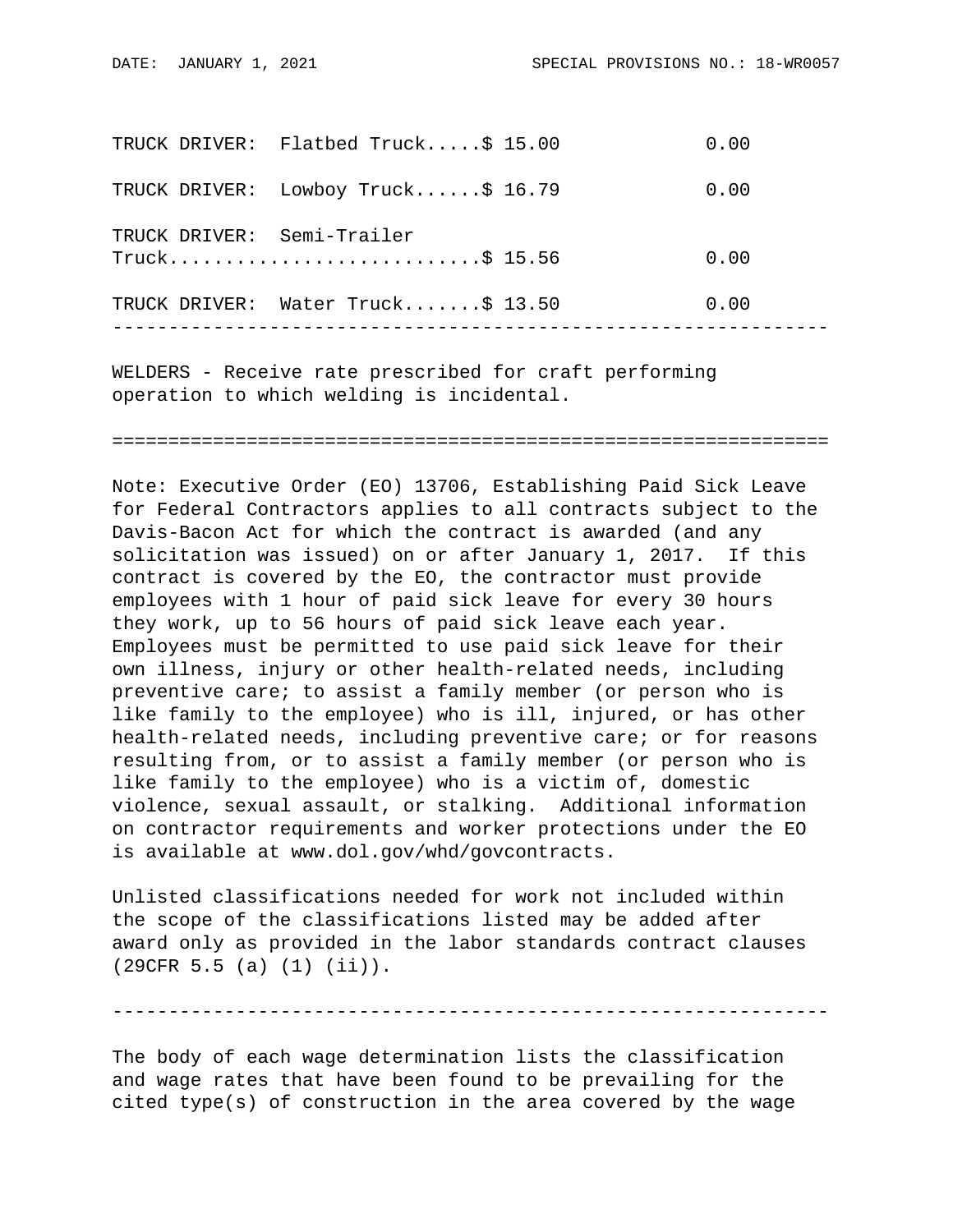determination. The classifications are listed in alphabetical order of ""identifiers"" that indicate whether the particular rate is a union rate (current union negotiated rate for local), a survey rate (weighted average rate) or a union average rate (weighted union average rate).

## Union Rate Identifiers

A four-letter classification abbreviation identifier enclosed in dotted lines beginning with characters other than ""SU"" or ""UAVG"" denotes that the union classification and rate were prevailing for that classification in the survey. Example: PLUM0198-005 07/01/2014. PLUM is an abbreviation identifier of the union which prevailed in the survey for this classification, which in this example would be Plumbers. 0198 indicates the local union number or district council number where applicable, i.e., Plumbers Local 0198. The next number, 005 in the example, is an internal number used in processing the wage determination. 07/01/2014 is the effective date of the most current negotiated rate, which in this example is July 1, 2014.

Union prevailing wage rates are updated to reflect all rate changes in the collective bargaining agreement (CBA) governing this classification and rate.

Survey Rate Identifiers

Classifications listed under the ""SU"" identifier indicate that no one rate prevailed for this classification in the survey and the published rate is derived by computing a weighted average rate based on all the rates reported in the survey for that classification. As this weighted average rate includes all rates reported in the survey, it may include both union and non-union rates. Example: SULA2012-007 5/13/2014. SU indicates the rates are survey rates based on a weighted average calculation of rates and are not majority rates. LA indicates the State of Louisiana. 2012 is the year of survey on which these classifications and rates are based. The next number, 007 in the example, is an internal number used in producing the wage determination. 5/13/2014 indicates the survey completion date for the classifications and rates under that identifier.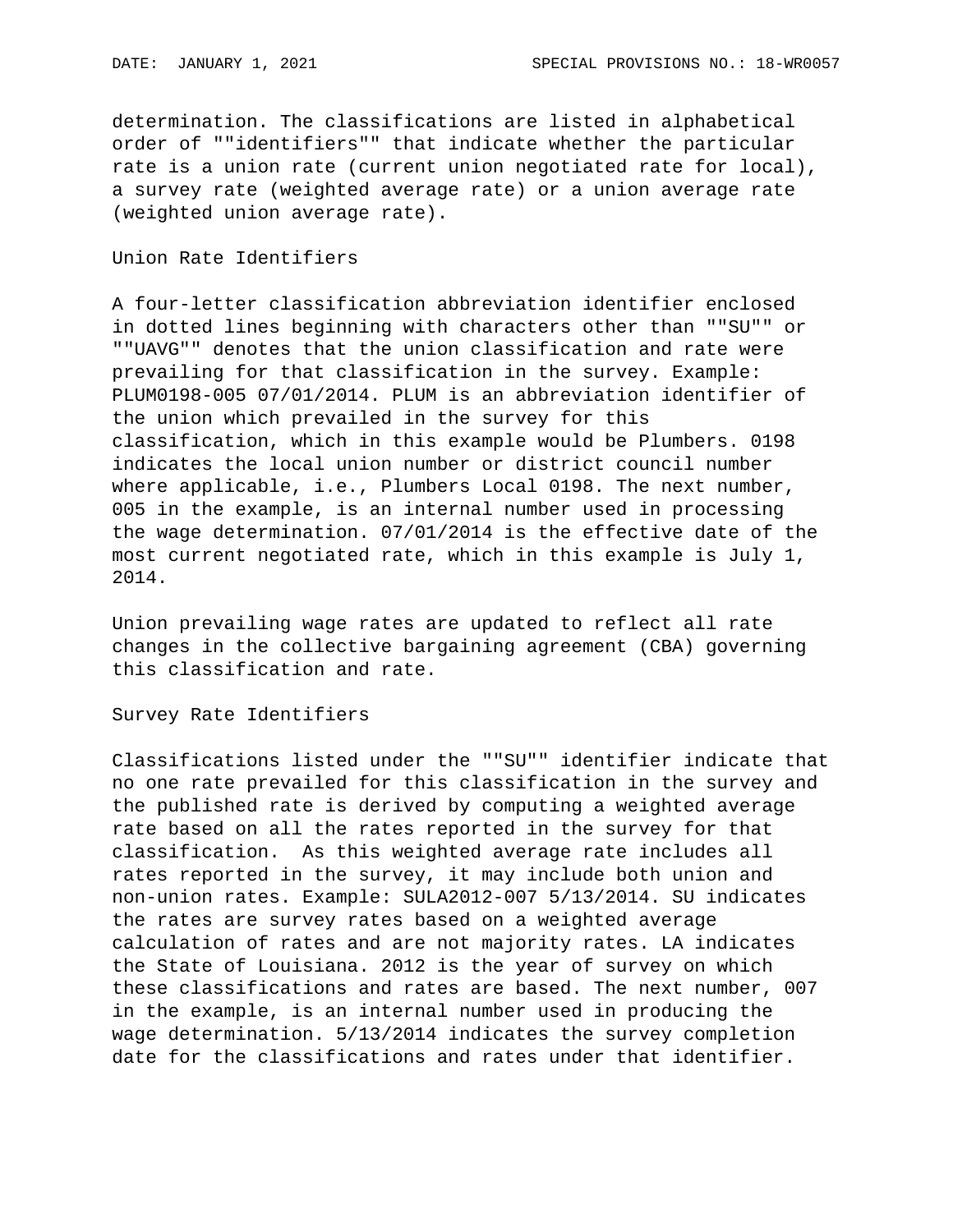Survey wage rates are not updated and remain in effect until a new survey is conducted.

Union Average Rate Identifiers

Classification(s) listed under the UAVG identifier indicate that no single majority rate prevailed for those classifications; however, 100% of the data reported for the classifications was union data. EXAMPLE: UAVG-OH-0010 08/29/2014. UAVG indicates that the rate is a weighted union average rate. OH indicates the state. The next number, 0010 in the example, is an internal number used in producing the wage determination. 08/29/2014 indicates the survey completion date for the classifications and rates under that identifier.

A UAVG rate will be updated once a year, usually in January of each year, to reflect a weighted average of the current negotiated/CBA rate of the union locals from which the rate is based.

----------------------------------------------------------------

## WAGE DETERMINATION APPEALS PROCESS

1.) Has there been an initial decision in the matter? This can be:

- \* an existing published wage determination
- \* a survey underlying a wage determination
- \* a Wage and Hour Division letter setting forth a position on a wage determination matter
- \* a conformance (additional classification and rate) ruling

On survey related matters, initial contact, including requests for summaries of surveys, should be with the Wage and Hour Regional Office for the area in which the survey was conducted because those Regional Offices have responsibility for the Davis-Bacon survey program. If the response from this initial contact is not satisfactory, then the process described in 2.) and 3.) should be followed.

With regard to any other matter not yet ripe for the formal process described here, initial contact should be with the